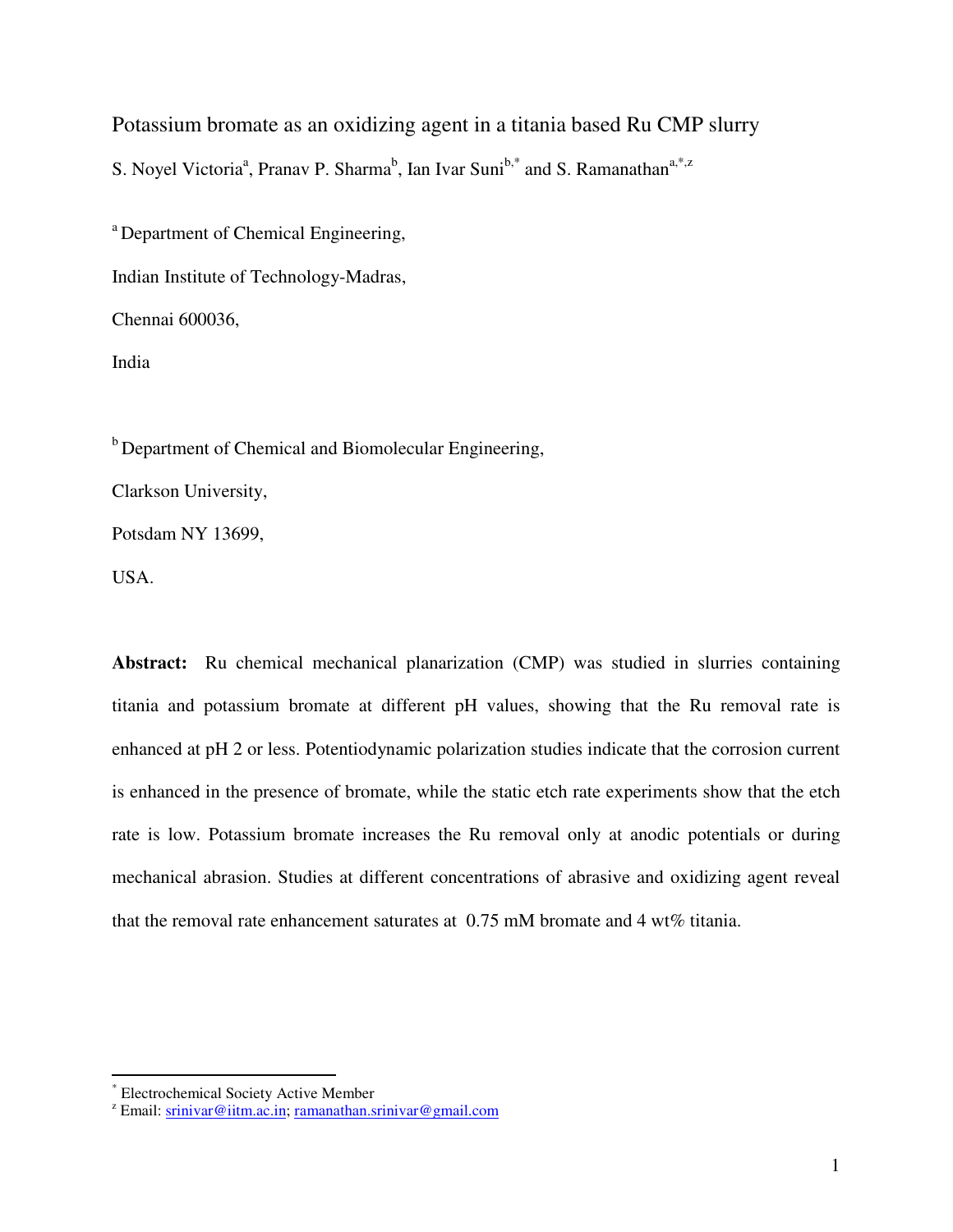## **Introduction:**

Cu is used as interconnect material in integrated circuits, and a thin barrier layer is used to prevent the diffusion of Cu through the interlayer dielectric<sup>1,2</sup>. During damascene and dual damascene fabrication of interconnect structures, the excess Cu and barrier are removed by a process of chemical mechanical planarization (CMP). Currently Ta and TaN are used as barrier metals<sup>1</sup> and a thin Cu seed layer is deposited by PVD followed by electrodeposition of Cu. However, as feature dimensions shrink, the PVD Cu is not scalable and Ru is proposed as a suitable seed layer. It has low resistivity as well as negligible solid solubility with  $Cu^{3,4}$ .

Although introduction of Ru would likely require the development of chemical mechanical planarization (CMP) techniques, only a few reports have appeared that describe Ru CMP methods<sup>5-17</sup>. Ru is a noble metal with high chemical resistance and mechanical hardness, which makes Ru CMP challenging. Sodium periodate<sup>5-9</sup>, hydrogen peroxide<sup>10-12</sup>, persulfate<sup>11</sup>,  $Ce(IV)^{10,13-16}$ , and perborate<sup>17</sup> have been suggested as suitable oxidizing agents for Ru CMP. Here we report potassium bromate  $(KBrO<sub>3</sub>)$  as an oxidizing agent and titania as an abrasive for Ru CMP. Titania was chosen as candidate abrasive since it was reported to yield higher Ru removal rate when compared to silica and alumina based slurries<sup>18</sup>. The effect of abrasive loading, oxidizing agent concentration and pH is systematically studied.

## **Experimental**:

Ru CMP was studied with a lab-scale polishing instrument (Struers LaboPol-5/LaboForce 3) using a 25-mm diameter, 3-mm thick Ru disc (99.9% purity, William Gregor Ltd, UK). Electrochemical grade copper disc of 25 mm diameter was used for copper CMP. A constant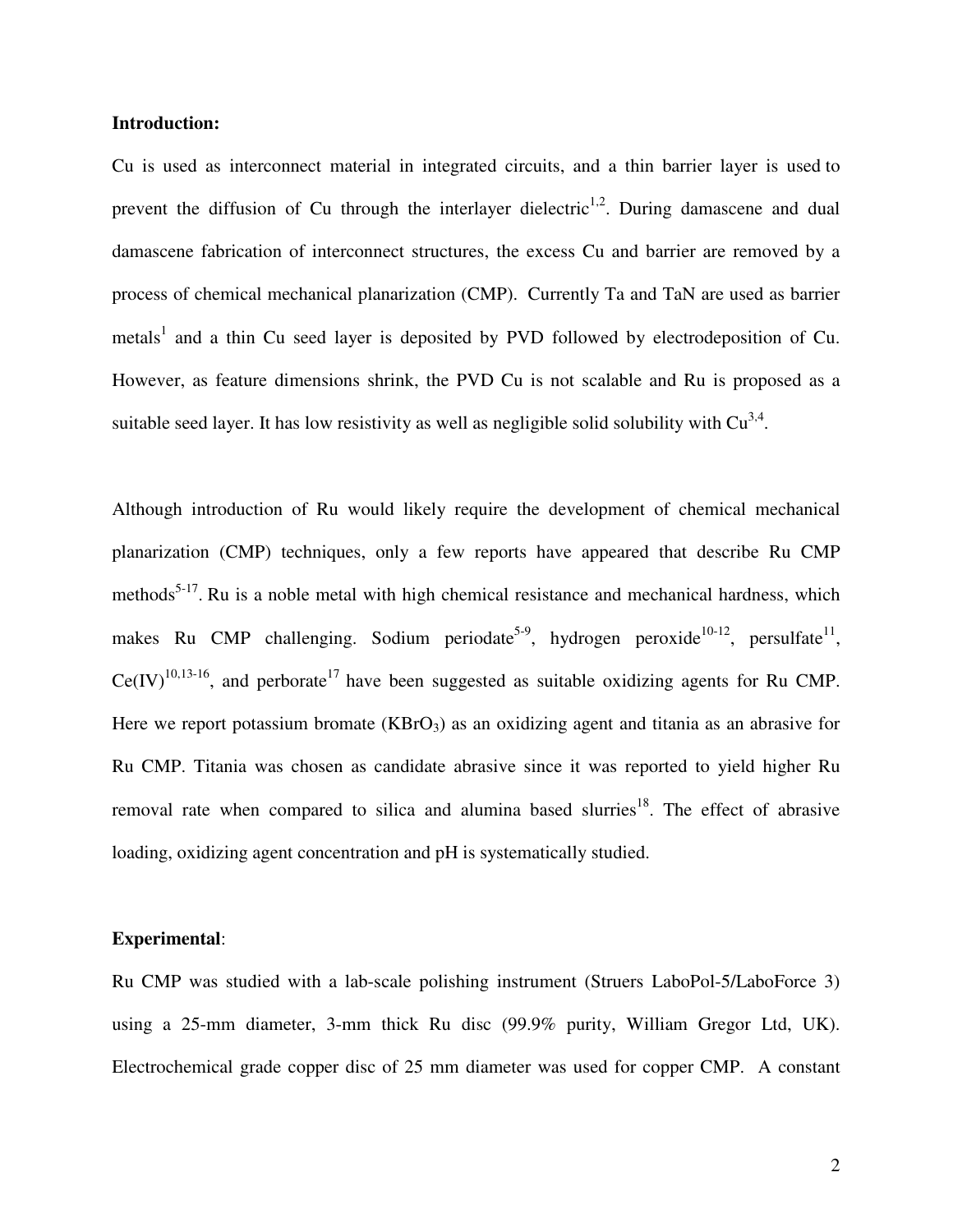downward pressure of 5.8 psi was applied, the platen was rotated at 150 rpm, the disc was rotated at 250 rpm, and a slurry flow rate of 100 ml/min was maintained. The slurry contained DI water, titania abrasives (-300 mesh, DCW, India), and the pH was adjusted using  $HNO<sub>3</sub>$  or KOH. Each run was conducted for three minutes and at least three runs were performed at each polishing condition. The removal rate was calculated by the weight loss method. The average removal rates along with the standard deviation are reported. For static etch rate experiments, the Ru disc was kept in 100 ml solution for 10 minutes with stirring and the concentration of Ru in the solution was measured using Perkin Elmer Optima 5300DV inductively coupled plasma optical emission spectroscope (ICP-OES).

All electrochemistry experiments were performed with an 11-mm diameter Ru rotating disc electrode (RDE) at 100 rpm in solutions containing 100 mM  $KClO<sub>4</sub>$  (supporting electrolyte), Pt spiral counter electrode, and a saturated calomel reference electrode (SCE), controlled with Princeton Applied research 263A potentiostat with 1mV/s sweep rate.. Potentiodyanamic polarization experiments were controlled with a Princeton Applied Research (PAR) 263A potentiostat with a sweep rate of 1 mV/s.

#### **Results and Discussion:**

Figure 1 shows the removal rate  $(RR)$  vs. pH for the Ru disc, with and without  $KBrO<sub>3</sub>$ . For the blank slurries without an oxidizing agent, the Ru removal rate remains low, in the range of 10 to 20 nm/min, at all values of pH. In the presence of 100 mM KBrO<sub>3</sub>, at pH values  $\leq$  2, there is a dramatic increase in the Ru removal rate. On the other hand, figure 2 shows the Ru static etch rate as a function of  $KBrO<sub>3</sub>$  concentration at pH 2. The etch rate is approximately proportional to the square root of the  $KBrO<sub>3</sub>$  concentration, implying that Ru dissolution is a multistep process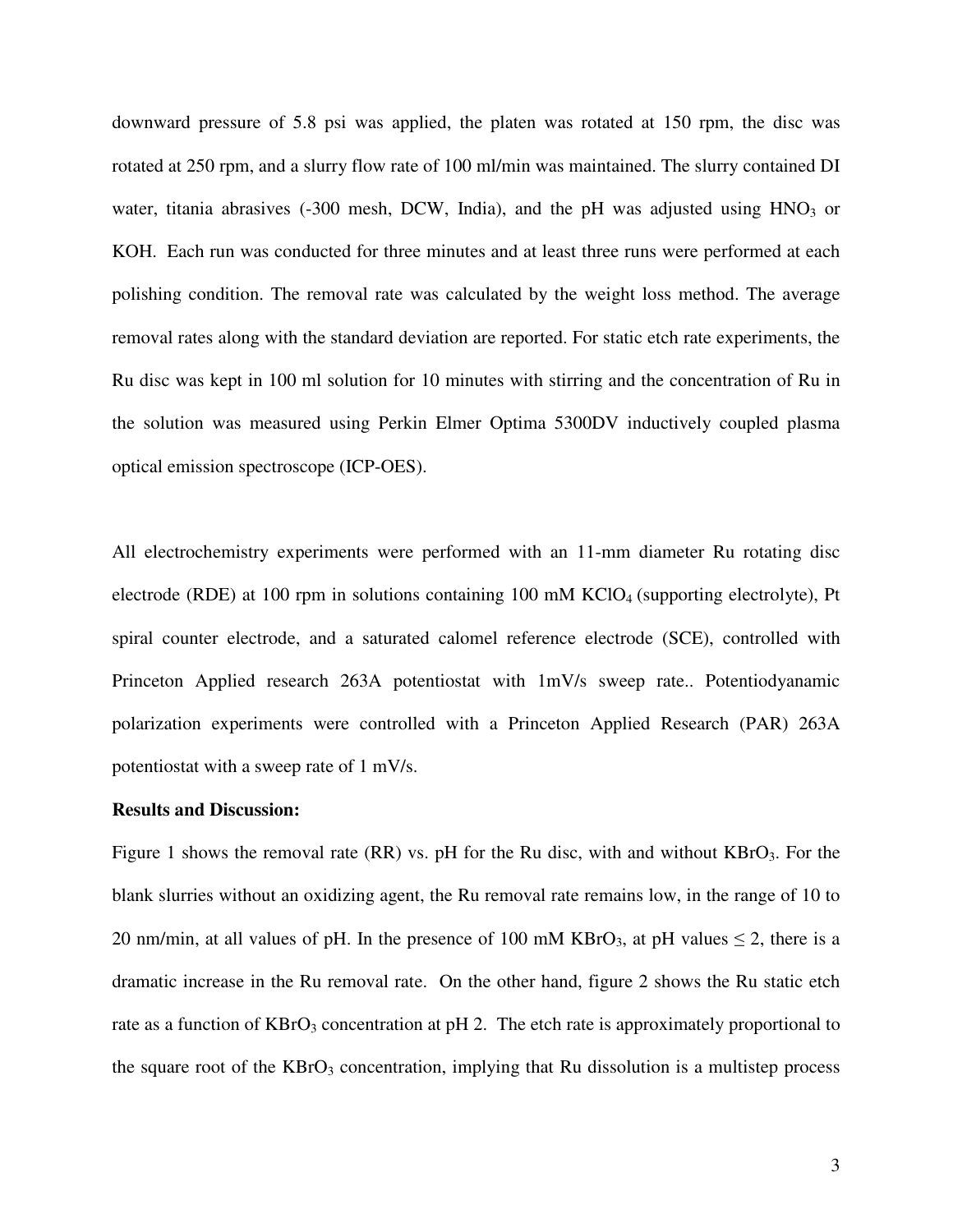with an intermediate species participating in a second order reaction. The etch rates are much lower than the CMP rates indicating that direct dissolution has very little contribution to the overall polish rate. The Pourbaix diagram for Ru predicts that at pH 2, Ru oxidation to RuO should occur at about  $+350$  to 550 mV vs. NHE, but this does not include the effect of KBrO<sub>3</sub> addition <sup>19</sup>. In addition, Ru oxide is known to exist at potentials more cathodic to that predicted by the Pourbaix diagram<sup>20-22</sup>. The combination of reasonably high Ru removal rates with extremely low static etch rate suggests that  $KBrO<sub>3</sub>$  oxidizes Ru to a partially soluble or relatively soft oxide film that is more easily removed by abrasives. This partially soluble or relatively soft Ru oxide film appears to form only at low pH  $(\leq 2)$ , whereas a harder Ru oxide film appears to form at higher pH. At pH 2, both the Ru and titania surfaces are likely positively charged, since the isoelectric points of  $RuO<sub>2</sub>$  and  $TiO<sub>2</sub>$  have been reported to range from 4-6 and 5-6, respectively<sup>23-25</sup>. Thus the electrostatic interactions are unlikely to play a significant role in causing a high Ru polish rate with titania.

A high removal rate (about 130 nm/min) for Ru CMP has been obtained using sodium periodate<sup>7</sup>. However, sodium ions can cause reliability issues in microelectronic circuits, so concerns of sodium contamination may preclude its use in CMP slurries. On the other hand, slurries based on potassium periodate are reported to yield a much lower Ru removal rate<sup>8</sup>, perhaps due to the low solubility of potassium periodate in water, about 6 mM at  $25^{\circ}$  C  $2^{\circ}$ . In contrast, KBrO<sub>3</sub> is much more soluble in water, about 0.49 M at  $25^{\circ}$  C  $2^{\circ}$ , and hence is a promising candidate for Ru CMP despite the more modest removal rate.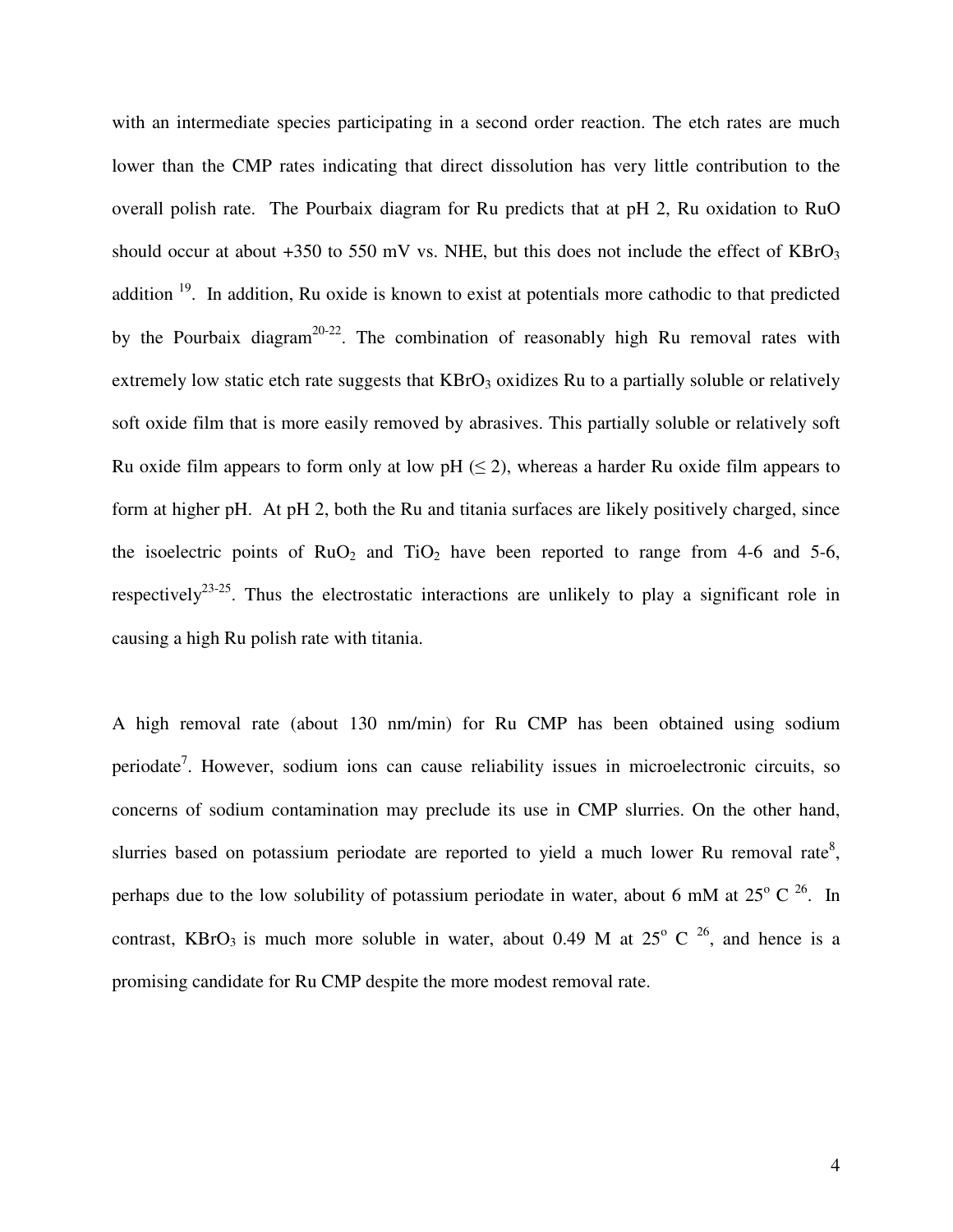The effect of changing the abrasive loading is shown in Figure 3. For slurries without any oxidizing agent, the Ru removal rate increases up to  $1 \text{ wt\%}$  titania. At higher abrasive loadings, the Ru removal rate shows saturation. In the presence of 100 mM  $KBrO<sub>3</sub>$ , the Ru removal rate is clearly much higher and increases with titania loading, but this effect saturates at 4 wt% titania loading. Figure 4 shows the effect of changing the concentration of oxidizing agent in slurries containing 2 wt% titania at a pH of 2. In slurries without  $KBrO<sub>3</sub>$ , the removal rate was 7 nm/min. Upon addition of  $KBrO<sub>3</sub>$ , the Ru removal rate increases up to 51 nm/min at a  $KBrO<sub>3</sub>$ concentration of  $0.75$  mM, but further increase in  $KBrO<sub>3</sub>$  concentration has little effect on the Ru removal rate.

The effects of the concentrations of abrasive (Figure 2) and oxidizing agent (Figure 3) are difficult to understand at a fundamental level due to the complex physico-chemical dynamics during CMP. The effects of abrasive concentration and oxidizing agent concentration have been widely studied for Cu and W CMP <sup>27-31</sup>, but not for Ru CMP. The CMP removal rate is expected to increase with the abrasive concentration due to the increased total surface area for mechanical abrasion<sup>32</sup>. The results of Figure 2 exhibit an initial approximately linear increase in Ru removal rate with abrasive concentration, followed by eventual saturation. Several research groups have reported trends with abrasive concentration similar to those observed in figure 3 for Cu and W  $\text{CMP}^{27-31}$ . The limiting value for the removal rate can be increased by changing either the chemical or mechanical parameters governing  $\text{CMP}^{29}$ . Our results follow this trend, since without an oxidizing agent, the Ru removal rate saturates at 18 nm/min, while upon addition of 100 mM  $KBrO<sub>3</sub>$ , the Ru removal rate saturates at 104 nm/min. This effect of reaching a limiting value for the metal removal rate has been proposed to reflect a maximum in the extent of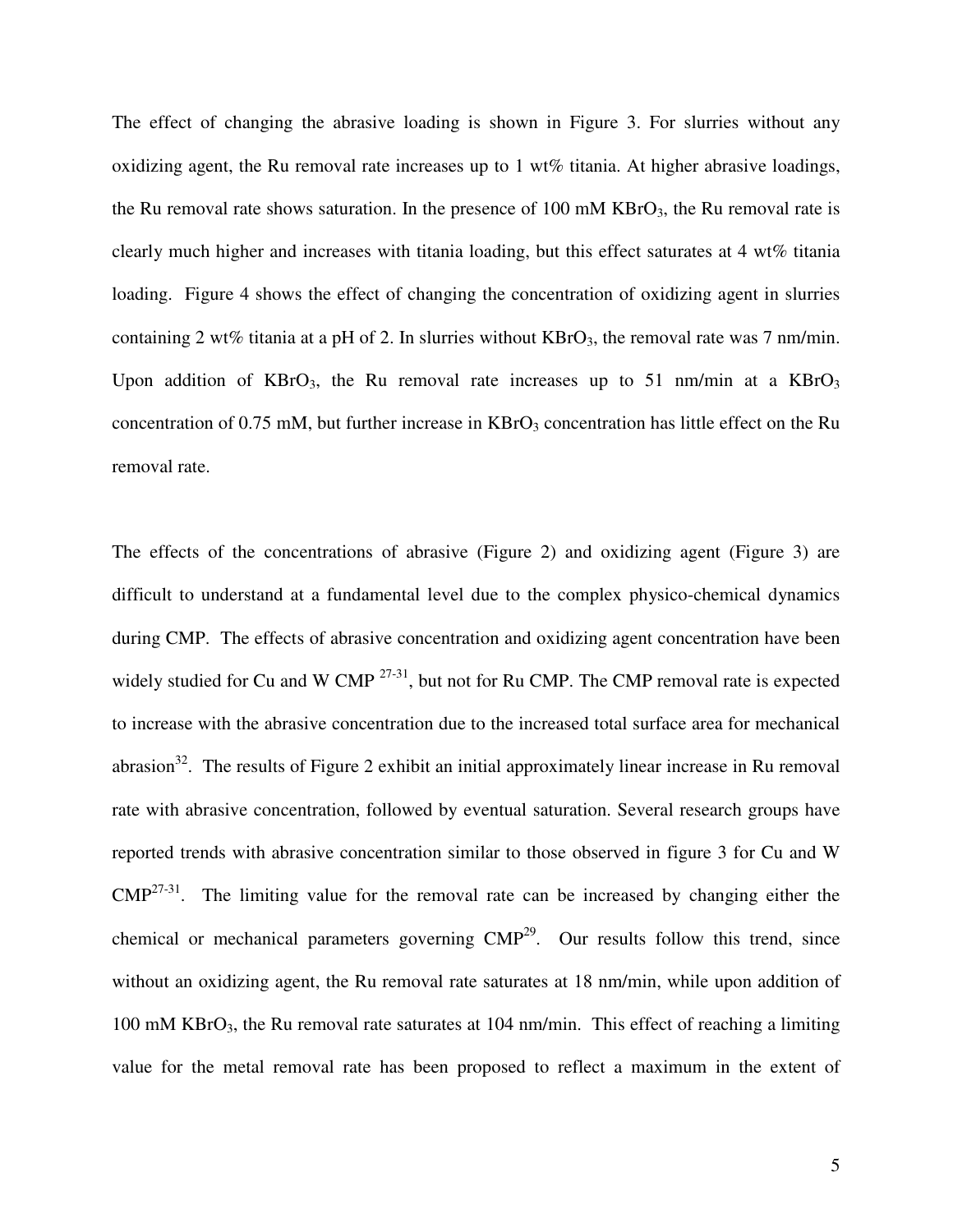mechanical abrasion of the metal surface by the abrasive particles<sup>31</sup> The Cu removal rate in 75mM KBrO<sub>3</sub> and 2 wt% titania at pH 2 was 285 nm/min and was not suppressed to a significant extent by the addition of 65 mM BTA. Further work is necessary to identify a Cu corrosion inhibitor suitable for this slurry.

The effect of oxidizing agent concentration is more complex, since this depends on the relative rates of metal oxidation and metal oxide dissolution. The observation of a limiting removal rate has been suggested to occur during metal CMP when the overall reaction is rate-limited by mechanical abrasion of the surface  $film^{33}$ .

The results of potentiodynamic polarization experiments are shown in Figure 5. The corrosion current density is quite low in solutions without  $KBrO<sub>3</sub>$ . In solutions with  $KBrO<sub>3</sub>$ , the corrosion potential is significantly shifted in the anodic direction. The plots show that the dominant anodic and cathodic reactions have changed upon addition of KBrO3. However, the corrosion current densities at high concentrations of  $KBrO<sub>3</sub>$  greatly exaggerate the extent of Ru corrosion. As discussed earlier, the Ru static etch rate in these slurries is very low, so the current densities reported in Table 1 do not correspond to Ru electro-dissolution. The dependence of dissolution rate on the  $KBrO<sub>3</sub>$  concentration with a reaction order of 0.5 clearly shows that the Ru dissolution is a complex multistep phenomenon and may not be explained by one dominant anodic and another dominant cathodic reaction. The identification of the intermediate species and the complete mechanism of dissolution are beyond the scope of this study. An extensive analysis of the Ru and titania surfaces to understand these interactions would be helpful. Electrochemical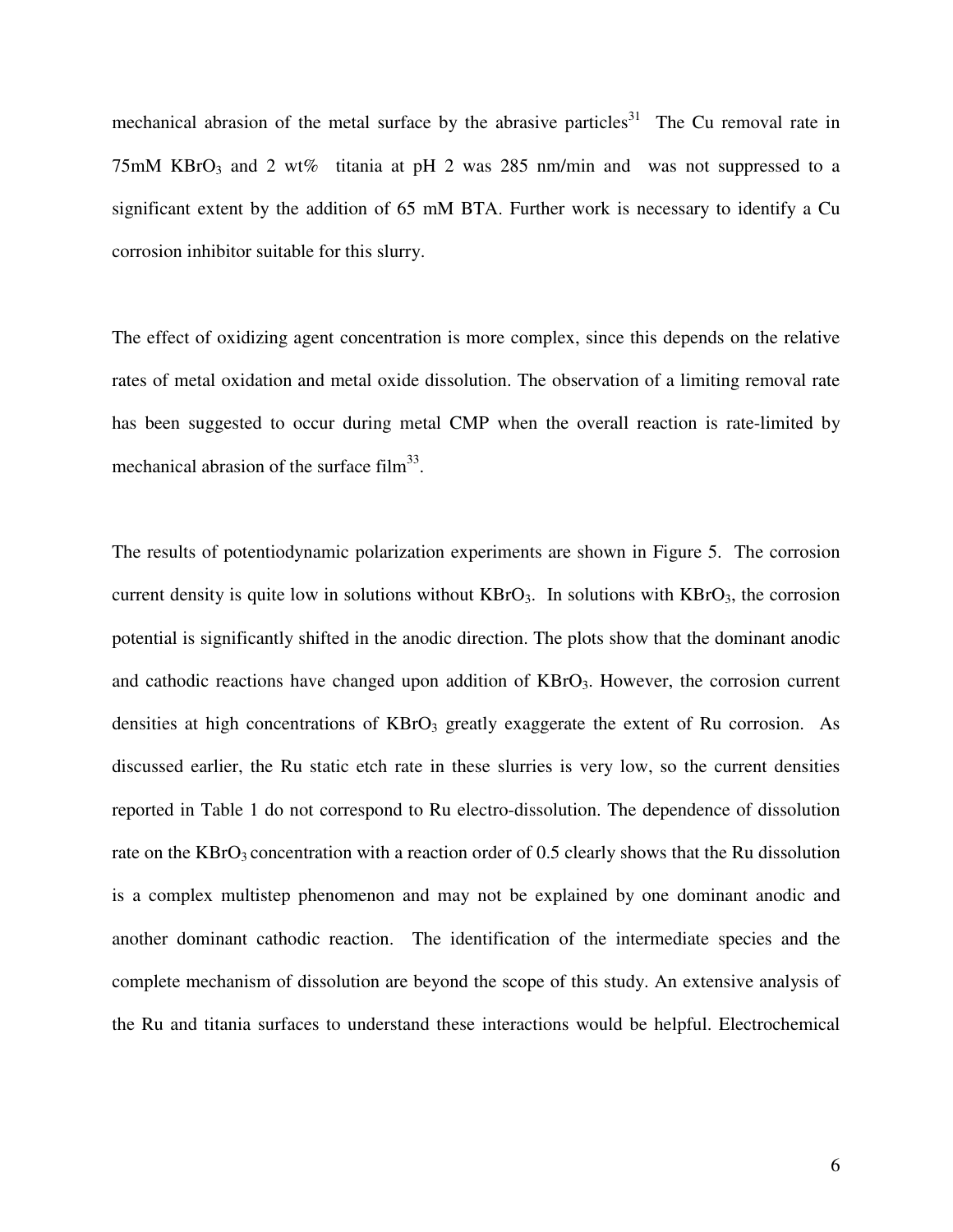impedance spectroscopy and other techniques are currently being employed to fully characterize the Ru CMP in  $KBrO<sub>3</sub>$  based slurries.

**Conclusions:** Potassium bromate as an oxidizer and titania as an abrasive are reported and studied for Ru CMP slurries. CMP experiments show that the  $KBrO<sub>3</sub>$  enhances the removal rate at pH values of 2 and below. The removal rate increases with increasing concentrations of bromate and titania, but saturates at concentrations of 0.75 mM and 4 wt %, respectively. Static etch rate experiments show that the dissolution rate is very low and the order of the reaction is 0.5 with respect to the oxidizer. Potentiodynamic polarization experiments show that the corrosion current is high in the presence of KBrO<sub>3</sub>, despite the low static etch rate. Together, these results indicate that  $KBrO<sub>3</sub>$  increases the Ru removal only when the Ru metal is anodized or mechanically abraded.

**Acknowledgement:** We would like to thank a grant from the Coulter School of Engineering (CSOE) at Clarkson University for funding this project.

## **References:**

- 1. M.R. Oliver, *Chemical Mechanical Planarization of Semiconductor Materials*, p.1, Springer (2004).
- 2. J.M. Steigerwald, S.P. Murarka and R.J. Gutmann, *Chemical Mechanical Planarization Of Microelectronic Materials*, p.2, John Wiley & Sons, New York (1997).
- 3. M. Damayanti, T. Sritharan, Z.H. Gan, S.G. Mhaisalkar, N. Jiang, and L.C. Chan, *J. Electrochem. Soc.*, **153**, J41 (2006).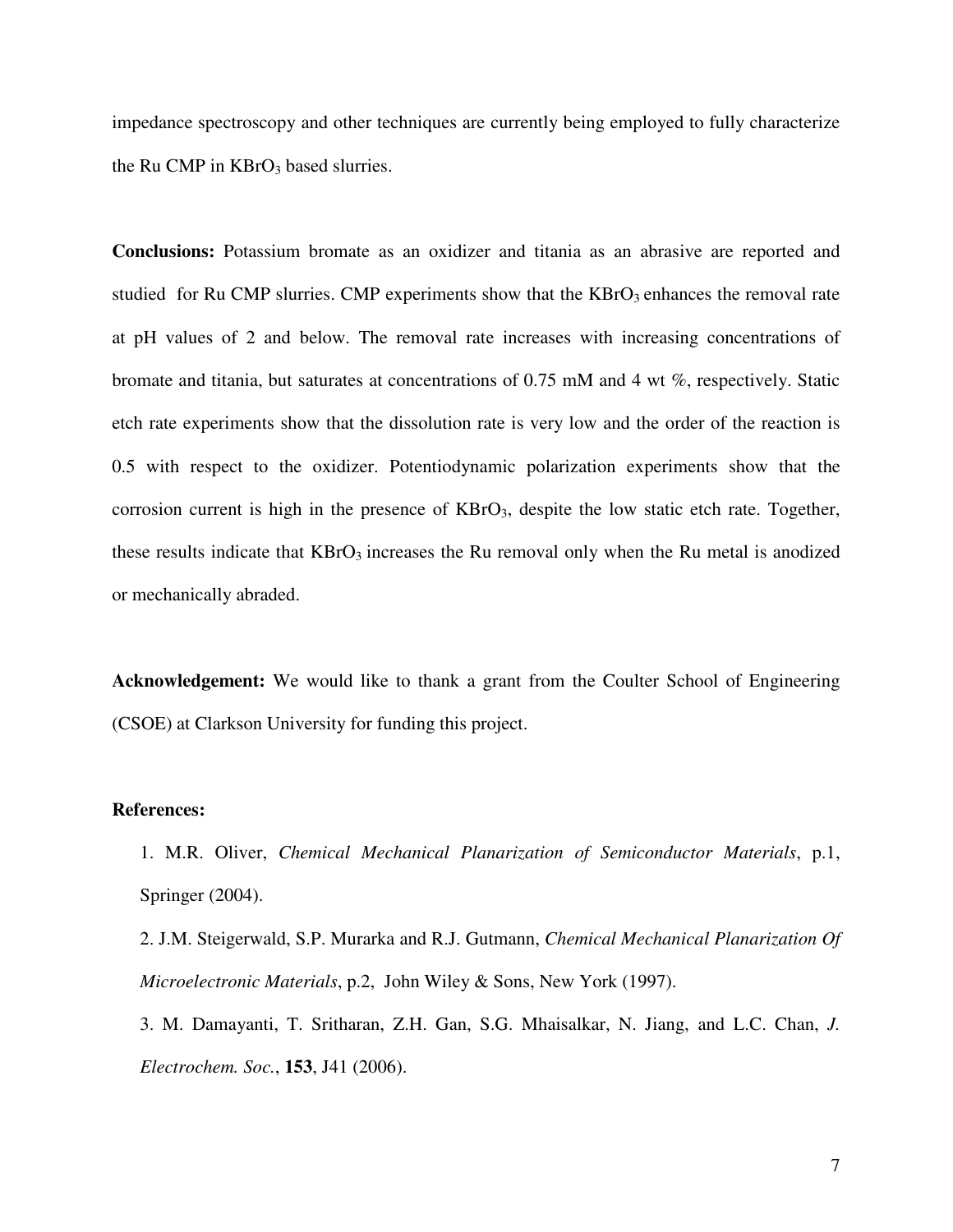4. T.P. Moffat, M. Walker, P.J. Chen, J.E. Bonevich, W.F. Egelhoff, L. Richter, C. Witt, T. Aaltonen, M. Ritala, M. Leskala, and D. Josell, *J. Electrochem. Soc.,* **143,** C37 (2006)

5. I-K. Kim, Y-J. Kang, T-Y. Kwon, B-G. Cho, J-G. Park, J-Y. Park and H-S. Park, *Electrochem. Solid-State Lett.*, **11**, H-150 (2008)

6. Z. Liu, *US Patent Application* 2008/0148649 A1 (2008).

- 7. I-K. Kim, B-G. Cho, J-G. Park, J-Y. Park and H-S. Park, *J. Electrochem. Soc*., **156,** H188 (2009)
- 8. H-S. Park, J-W. Kim, N-J. Kwak, Y-S. Choi, J-H. Shin, C-H. Ruy, J-Y. Park, S-J Kim, J-G
- Park, K-K. Kim and T-Y. Kwon, *US Patent Application* 2009/0124082 A1, (2009)
- 9. R.J. Small, H. Nojo, K. Orui, S.M. Aragaki and A. Hayashida*, US Patent Application* 2008/0038995 A1 (2008)
- 10. K. Moeggenborg, V.B. Kaufman, I.K. Cherian, *US Patent*, 6,589,100 B2 (2003)
- 11. V.V. Hardikar, *US Patent* 6869336 B1, (2005)
- 12. C.C. Thompson, V. Brusic and R. Zhou, *US Patent* 7,265,055 B2 (2007)
- 13. W-J. Lee, *US Patent* 6,797,624 B2 (2004)
- 14. W-J. Lee and H-S. Park,, *Appl. Surf. Sci*. **228**, 410 (2004).
- 15. W-J. Lee, H-S. Park, S-I. Lee and H-C. Sohn, *J. Appl. Electrochem.*, **34**,119 (2004).
- 16. D. Westmoreland, *US Patent* 6,143,192 B2, (2000)
- 17. S. Li, *US Patent Application* 2009/0124173 A1, (2009)
- 18. D. White, J. Parker*, US Patent Application* 2009/0035942 A1 (2009)
- 19. M. Pourbaix, *Atlas of Electrochemical Equilibria in aqueous solutions*, p387 NACE International, Houston, (1974).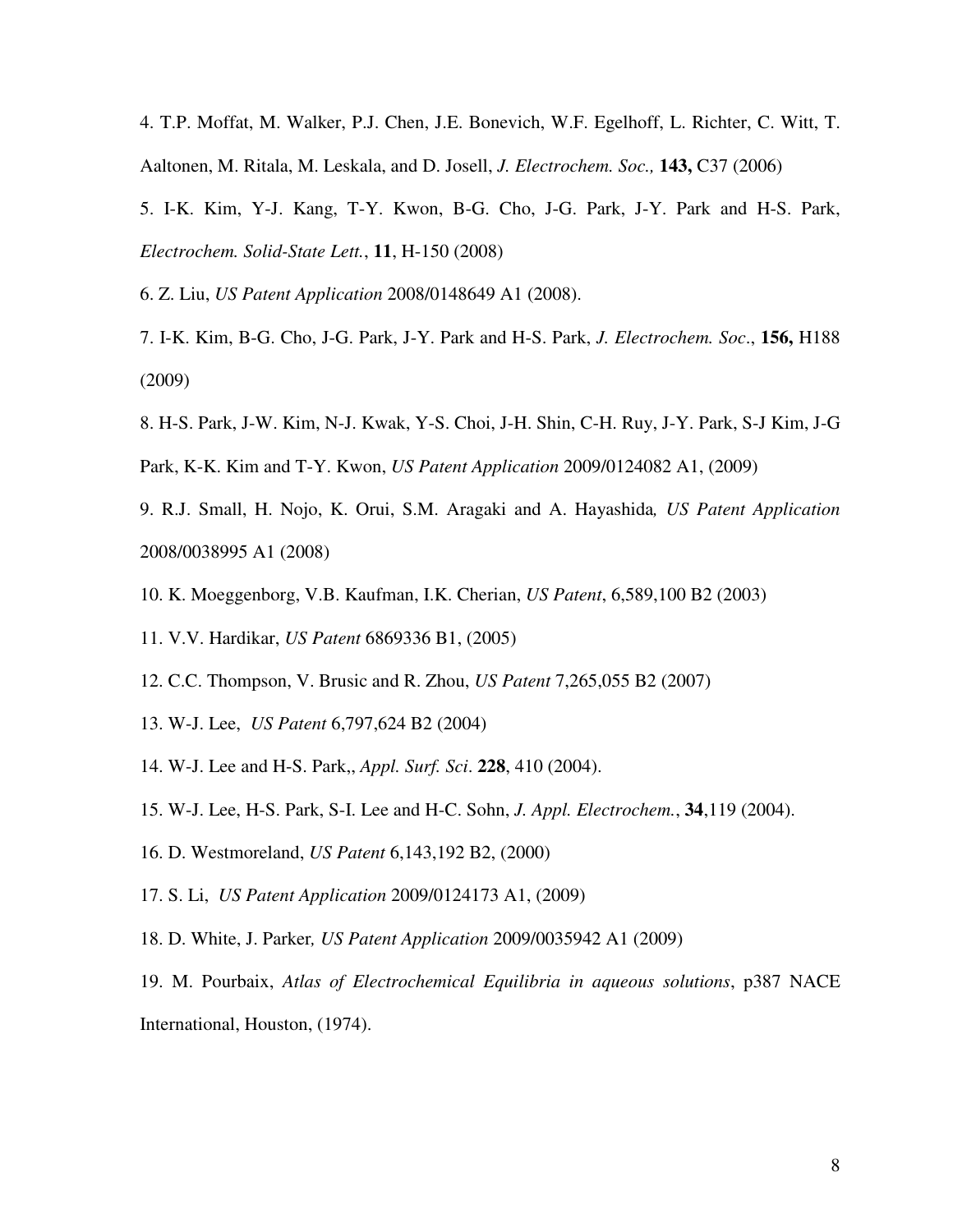- 20. S. Hadži-Jordano, H. Angerstein-Kozlowska, and B.E. Conway, *J. Electroanal. Chem*., **60**, 359 (1975).
- 21. L.D. Burke and J.K. Mulcahy, *J. Electroanal. Chem*., **73**, 207 (1976).
- 22. L.D. Burke, J.K. Mulcahy, and S. Venkatesan *J. Electroanal. Chem*., **81**, 339 (1977).
- 23. P. Siviglia, A. Daghetti, and S. Trasatti, *Coll. Surf.,* **7**, 15 (1983).
- 24. M.H. Zhang, L. Shi, S. Yuan, Y. Zhao, and J.H. Fang, *J. Coll. Interf. Sci*., **330**, 113 (2009).
- 25. M. Kosmulski, *Adv. Coll. Interf. Sci.*, **152**, 14 (2009).
- 26. D.R. Lide, *CRC Hand book of Chemistry and Physics on CD-ROM*, version 2004, p.4-77,
- CRC Press LLC, Boca Raton (2004)
- 27. D.J. Stein, D.L. Hetherington, and J.L. Cecchi, *J. Electrochem. Soc.*, **146**, 376 (1999).
- 28. D.J. Stein, D.L. Hetherington, and J.L. Cecchi, *J. Electrochem. Soc.*, **146**, 1934 (1999).
- 29. E. Paul, *J. Electrochem. Soc*., **148**, G359 (2001).
- 30. K. Cooper, J. Cooper, J. Groschopf, J. Flake,Y. Solomentsev and J. Farkas, *Electrochem. Solid-State Lett.* **5**, G109 (2002)
- 31. L. Guo and R.S. Subramainan, *J. Electrochem. Soc*., **151**, G104 (2004)
- 32. E. Matijevic and S.V. Babu, *J. Colloid Interf. Sci*., **320**, 219 (2008).
- 33. D.G. Thakurta, D.W. Schweneman, R.J. Gutmann, S. Shankar, L. Jiang, and W.N. Gill, *Thin Solid Films*, **414**, 78 (2002).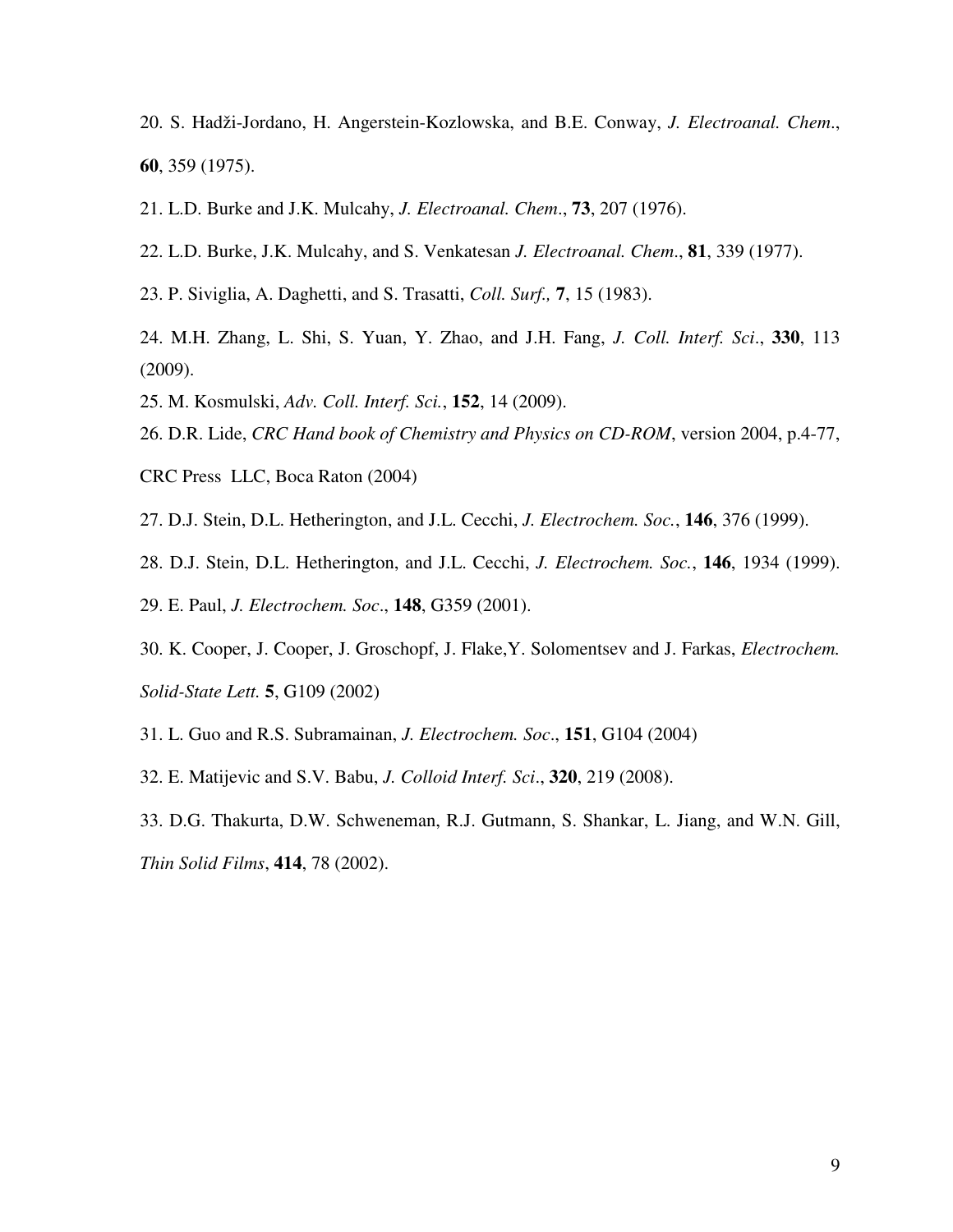| Electrolyte                                              | Corrosion<br>Potential (mV vs.<br>SCE) | Corrosion current<br>density $(\mu A/cm^2)$ | Electrochemically<br>predicted Ru etch<br>rates (nm/min) |
|----------------------------------------------------------|----------------------------------------|---------------------------------------------|----------------------------------------------------------|
| 100 mM M KClO <sub>4</sub> at pH 2                       | 280                                    | 1.66                                        |                                                          |
| 100 mM $KClO4 + 0.25$<br>mM $KBrO3$ at pH 2              | 794                                    | 4.63                                        |                                                          |
| 100 mM $KClO4 + 7.5$ mM<br>$KBrO3$ at pH 2               | 931                                    | 90.2                                        |                                                          |
| $100$ mM KClO <sub>4</sub> + $100$<br>mM $KBrO3$ at pH 2 | 1002                                   | 1030                                        | 13                                                       |

Table 1. Effect of KBrO<sub>3</sub> concentration on corrosion potential and corrosion current density.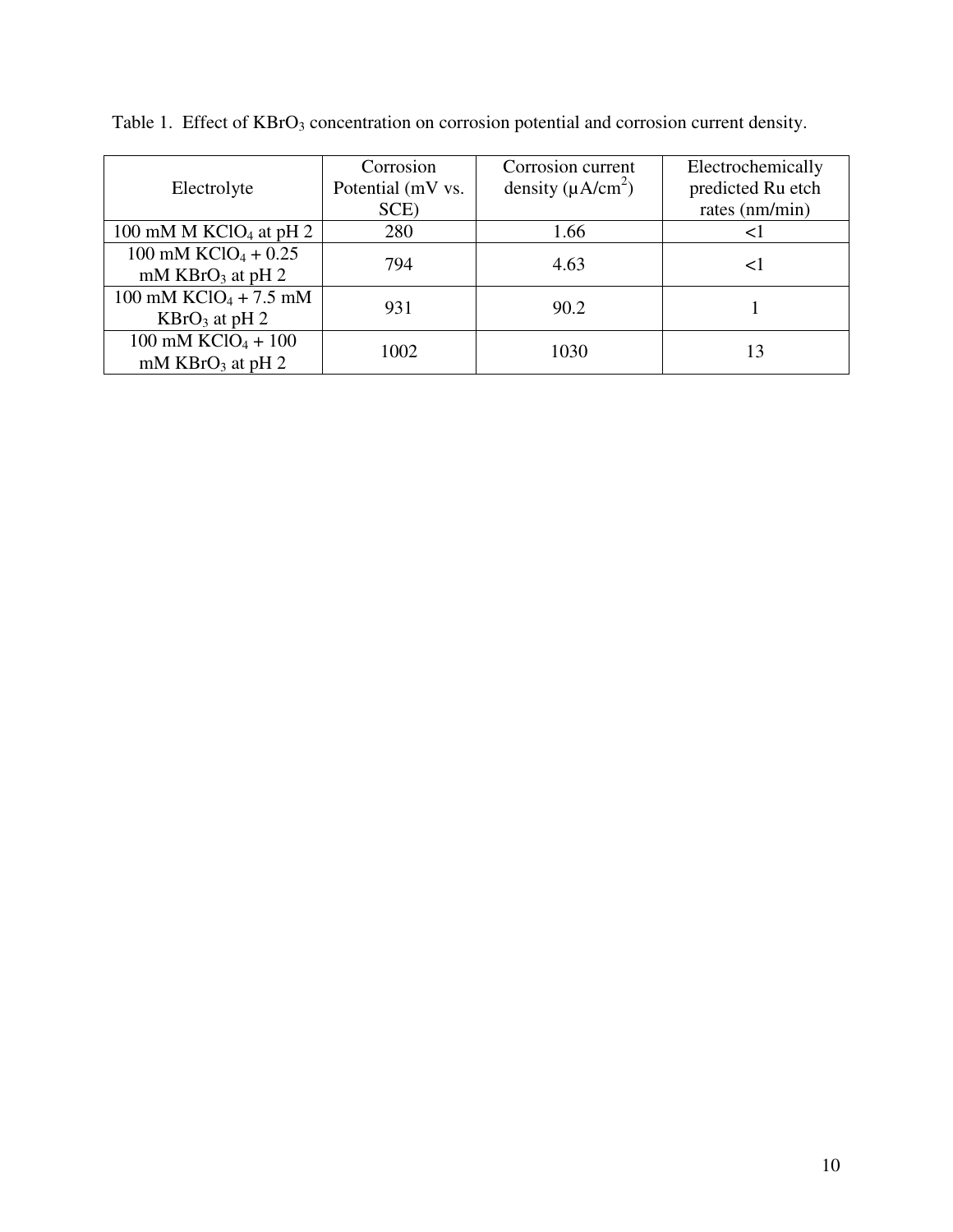# **Figure Captions:**

Figure 1. (Color Online)Ru removal rate vs pH in slurries containing 2 wt% titania abrasives with and without 100 mM KBrO<sub>3</sub>.

Figure 2. (Color Online) Ru static etch rate vs  $KBrO<sub>3</sub>$  concentration at a pH 2. Note that the axes are in logarithmic scale.

Figure 3. (Color Online) Effect of titania abrasive loading on Ru removal rate, with and without 100 mM KBrO<sub>3</sub>.

Figure 4. (Color Online) Effect of  $KBrO<sub>3</sub>$  concentration on the Ru removal rate. The slurry contained 2 wt% titania at pH 2. Note the break in the abscissa.

Figure 5. (Color Online) Potentiodynamic polarization curves of Ru in 100 mM  $KClO<sub>4</sub>$  and different concentrations of  $KBrO<sub>3</sub>$ , i.e., 0 mM (A), 0.25 mM (B), 7.5 mM (C) and 100 mM (D) at pH 2.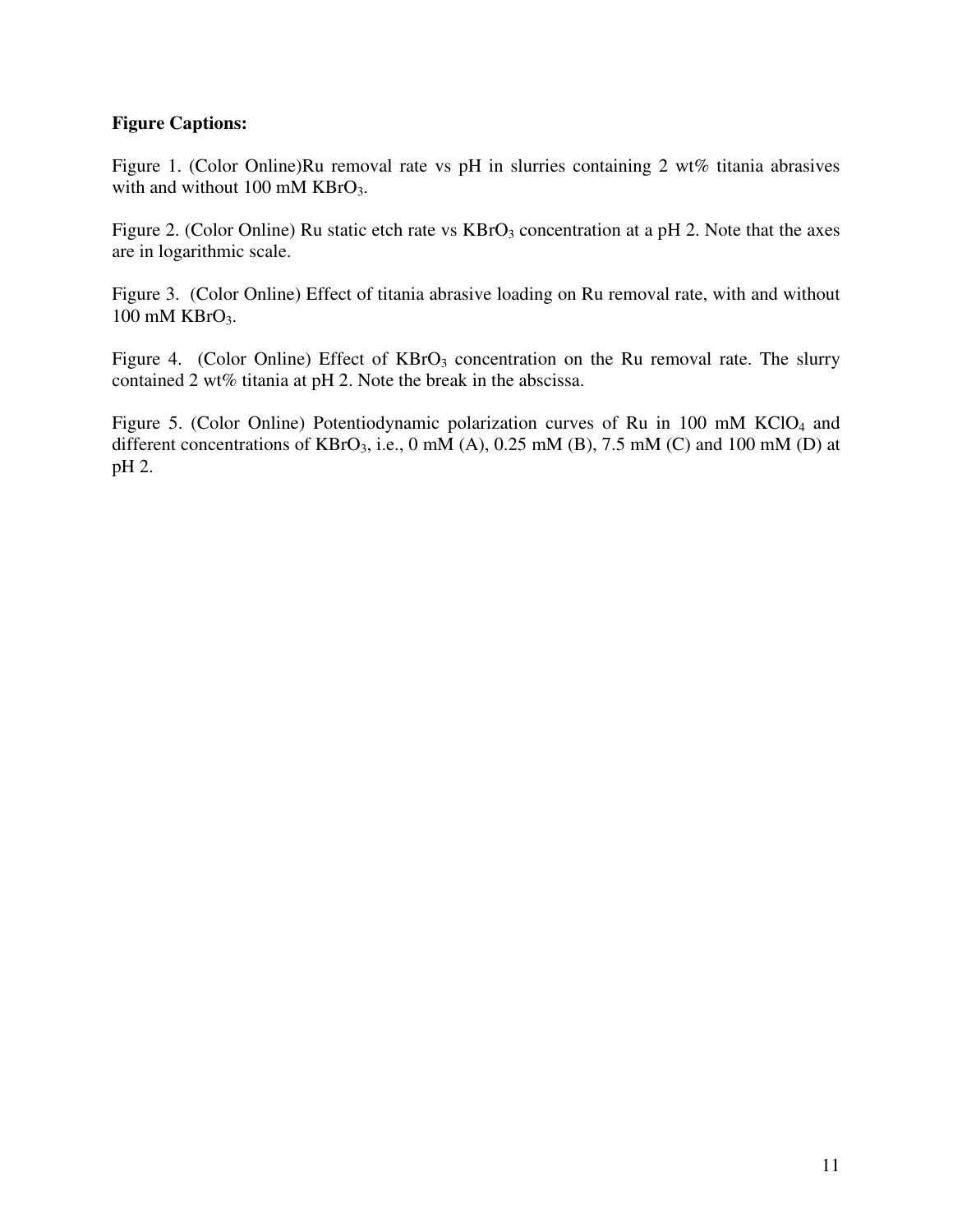

Figure 1. (Color Online)Ru removal rate vs pH in slurries containing 2 wt% titania abrasives with and without 100 mM KBrO<sub>3</sub>.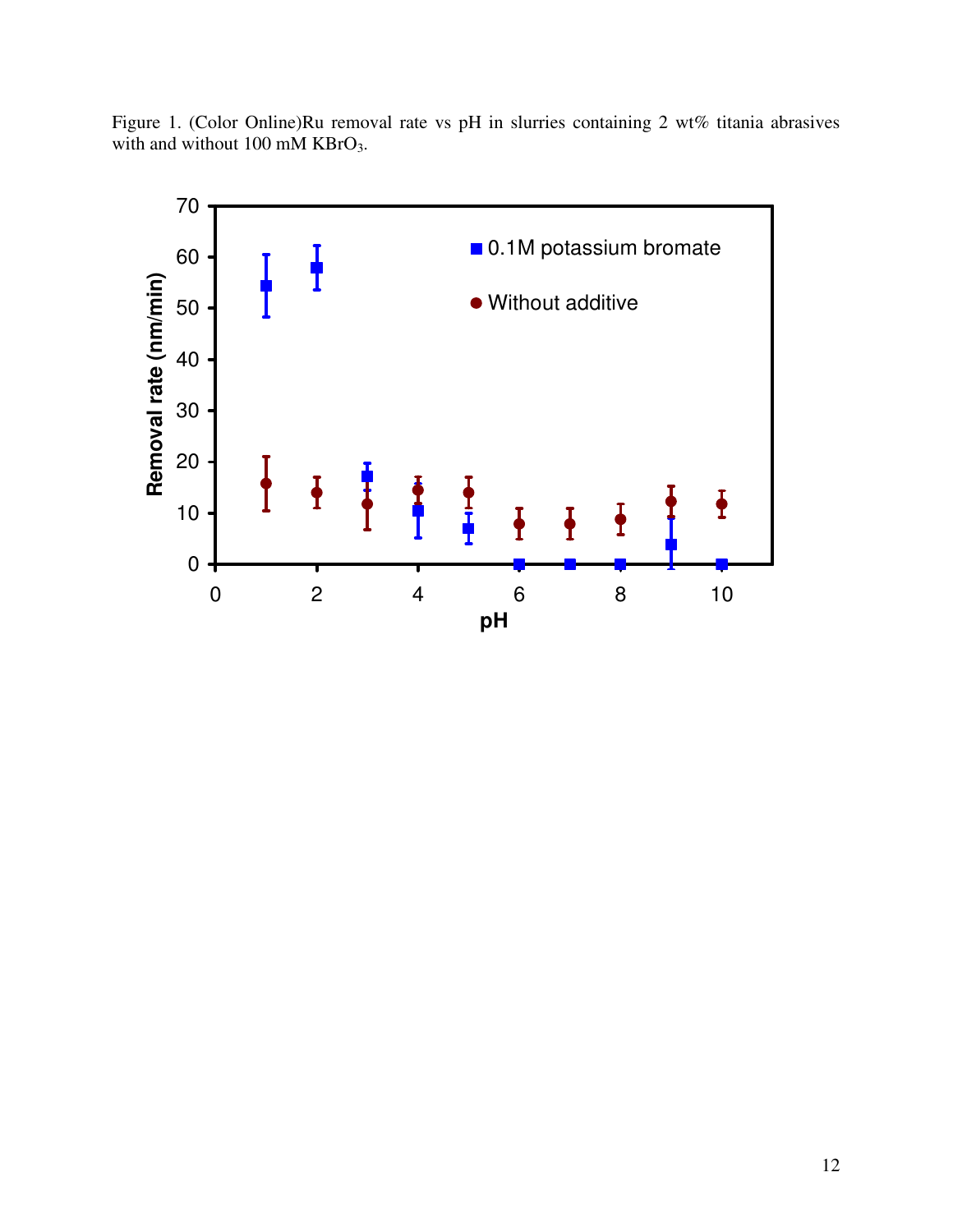Figure 2. (Color Online) Ru static etch rate vs KBrO<sub>3</sub> concentration at a pH 2. Note that the axes are in logarithmic scale.

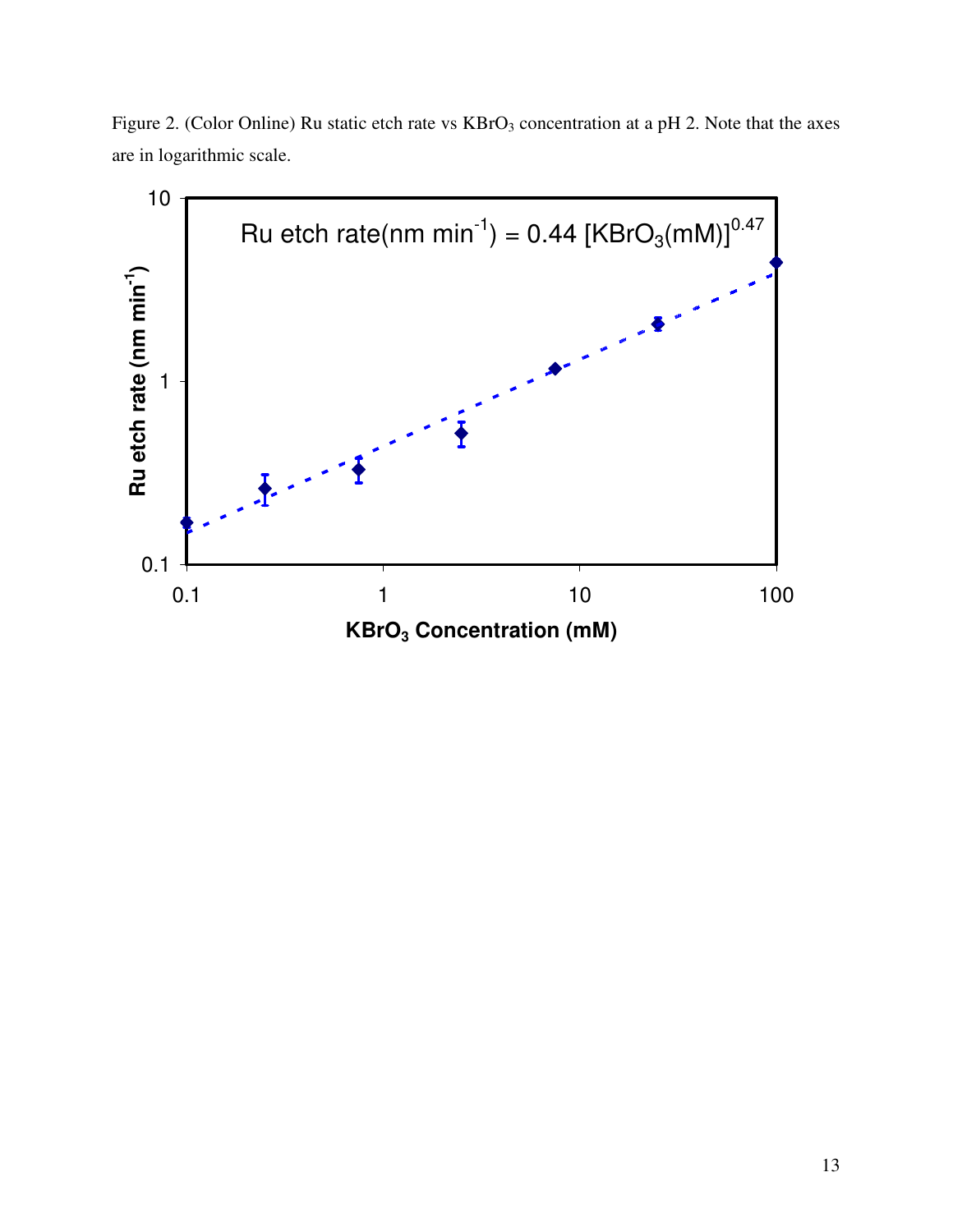Figure 3. (Color Online) Effect of titania abrasive loading on Ru removal rate, with and without 100 mM KBrO3.

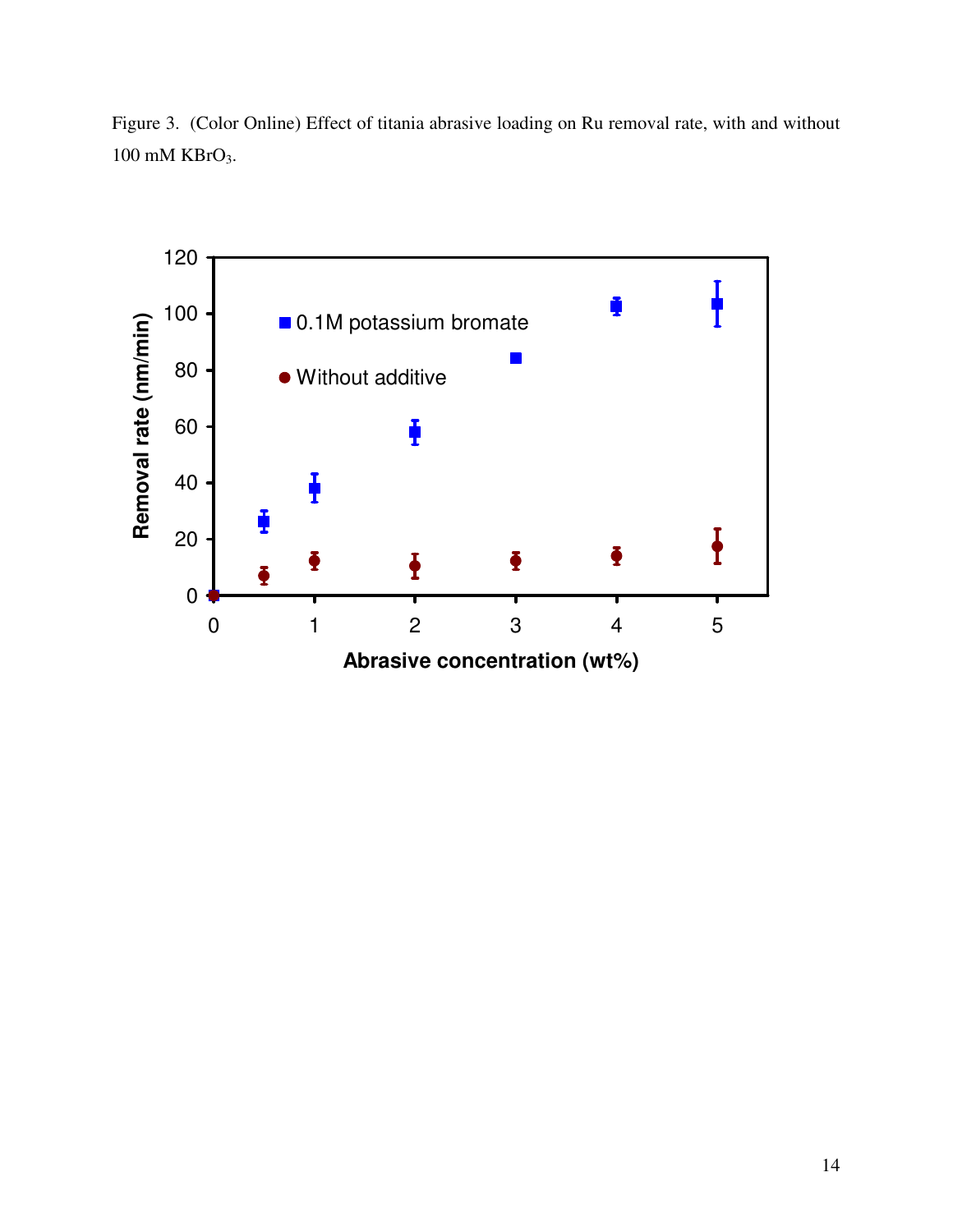Figure 4. (Color Online) Effect of  $KBrO<sub>3</sub>$  concentration on the Ru removal rate. The slurry contained 2 wt% titania at pH 2. Note the break in the abscissa.